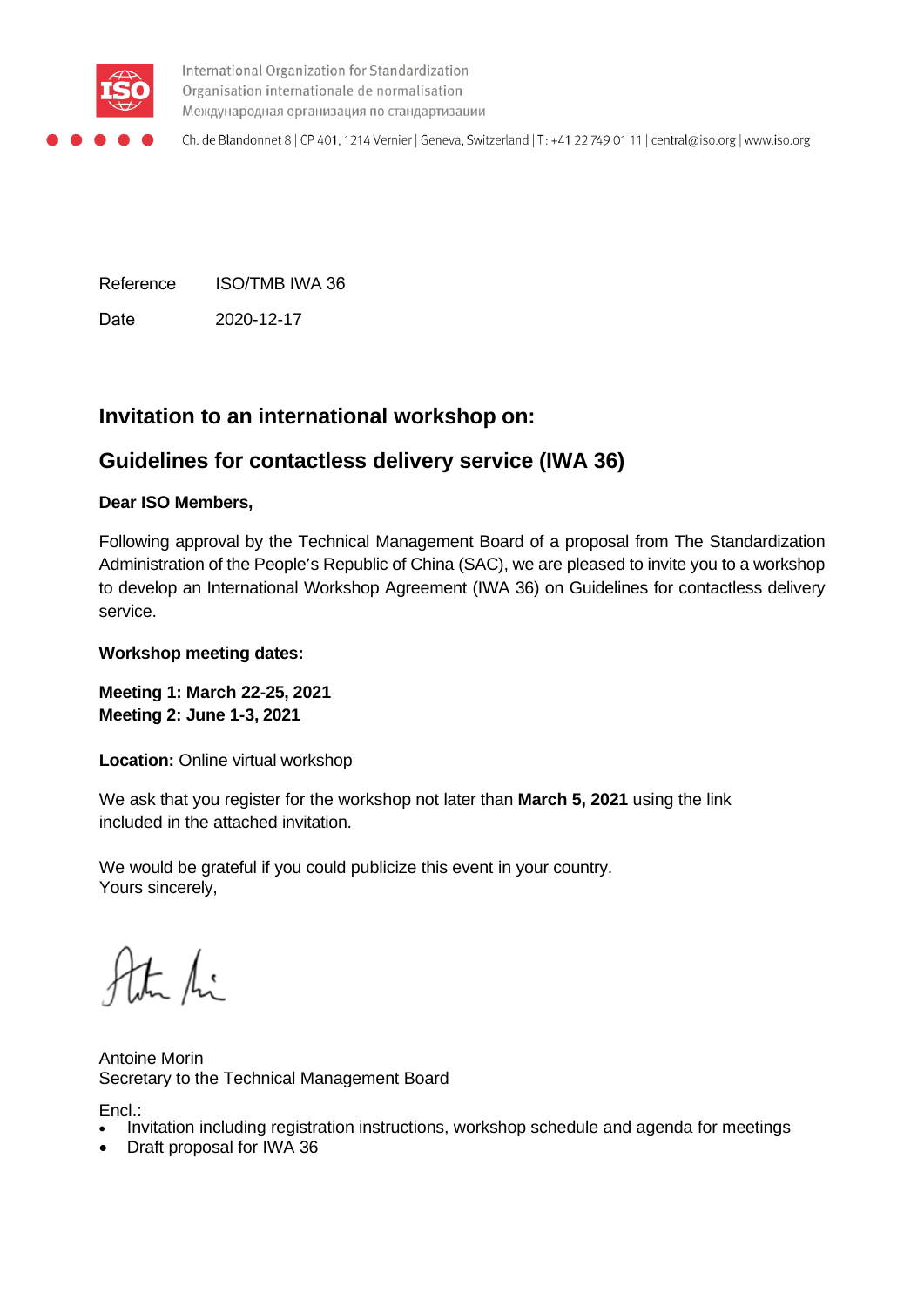

Rachel Qiao, +86 10 660 940 68 [ccpitzhen@163.com](mailto:ccpitzhen@163.com)

#### **INVITATION TO PARTICIPATE ISO INTERNATIONAL WORKSHOP AGREEMENT (ISO IWA 36)** *Guidelines for contactless delivery service*

The Standardization Administration of the People's Republic of China (SAC) invites all interested stakeholders to participate in an ISO International Workshop to develop of an ISO International Workshop Agreement (IWA).

The aim of this IWA is to improve transparency and understanding between consumers and delivery service providers (hereinafter referred to as couriers), in order to promote the transformation of service standards and operation models. Appropriate application of this document enables couriers to provide better value for consumers and reduce risk in the delivery service process. By improving quality, professionalism, ethical behavior and new technique of delivery service, this document is intended to enhance the effectiveness of the delivery industry and accelerate the development of the profession.

Due to Covid - 19 we have decided to have a fully digital process. The two main meeting dates will be March 22-25, 2021 and June 1-3, 2021. These will be complemented by web meetings.

An IWA is a type of document that is developed with direct participation of stakeholders outside the traditional ISO country representation system to enable market players to negotiate in an "open workshop" environment.

**To confirm your participation in the workshops, kindly register via the link provided in this document.** Participation is free of charge.

Please refer to additional information below. You may also contact Ms. Rachel Qiao [\(ccpitzhen@163.com](mailto:ccpitzhen@163.com) , or phone + 86 10 660 940 68).

We hope that you will join us in this important work!

Sincerely yours

**Mr. Jack YAO Ms. Rachel QIAO** *Chair ISO/IWA 36 Secretary, ISO/IWA 36*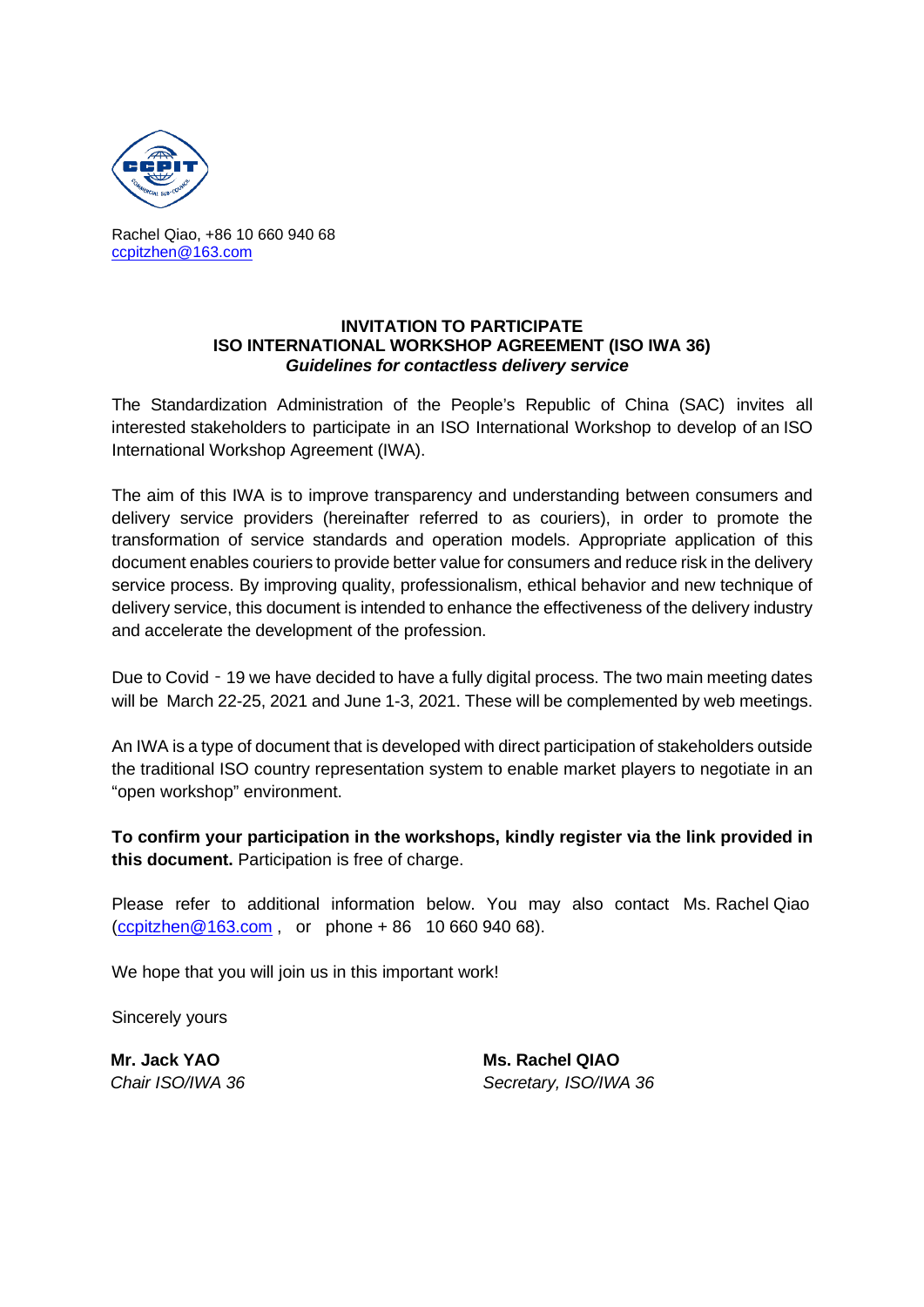## **Registration**

To register for participation in this IWA process, please use the following link: **[http://iso36.ccpitcsc.org](http://iso36.ccpitcsc.org/)**

If you wish to attend the first workshop (March 22-25, 2021), then the deadline to register is **March 5, 2021**.

Please note that by registering for participation, you agree to follow ISO Code of Conduct: <https://www.iso.org/publication/PUB100397.html>

If you have any questions, please do not hesitate to contact Ms. Rachel Qiao (ccpitzhen@163.com, or phone +86 10 660 940 68).

## **Time schedule for the development of the IWA**

This IWA will be developed digitally. Between the workshops there will be commenting via correspondence, complemented by one or more web meeting(s). The exact plan for time between the two workshops will depend on the outcome from the first workshop. After the final workshop, the text will be edited and published. The published IWA can then be purchased via national standards bodies. All the dates can be found in the list below:

- All material for the first workshop, including first draft, circulated February 28, 2021.
- Registration deadline first workshop March 5, 2021.
- First workshop March 22‐25, 2021 (online)
- Updating of the draft based on the discussions at the workshop, April 25, 2021.
- Commenting by participants and web meeting(s)
- Second workshop June 1‐3, 2021 (online)
- IWA published August/September 2021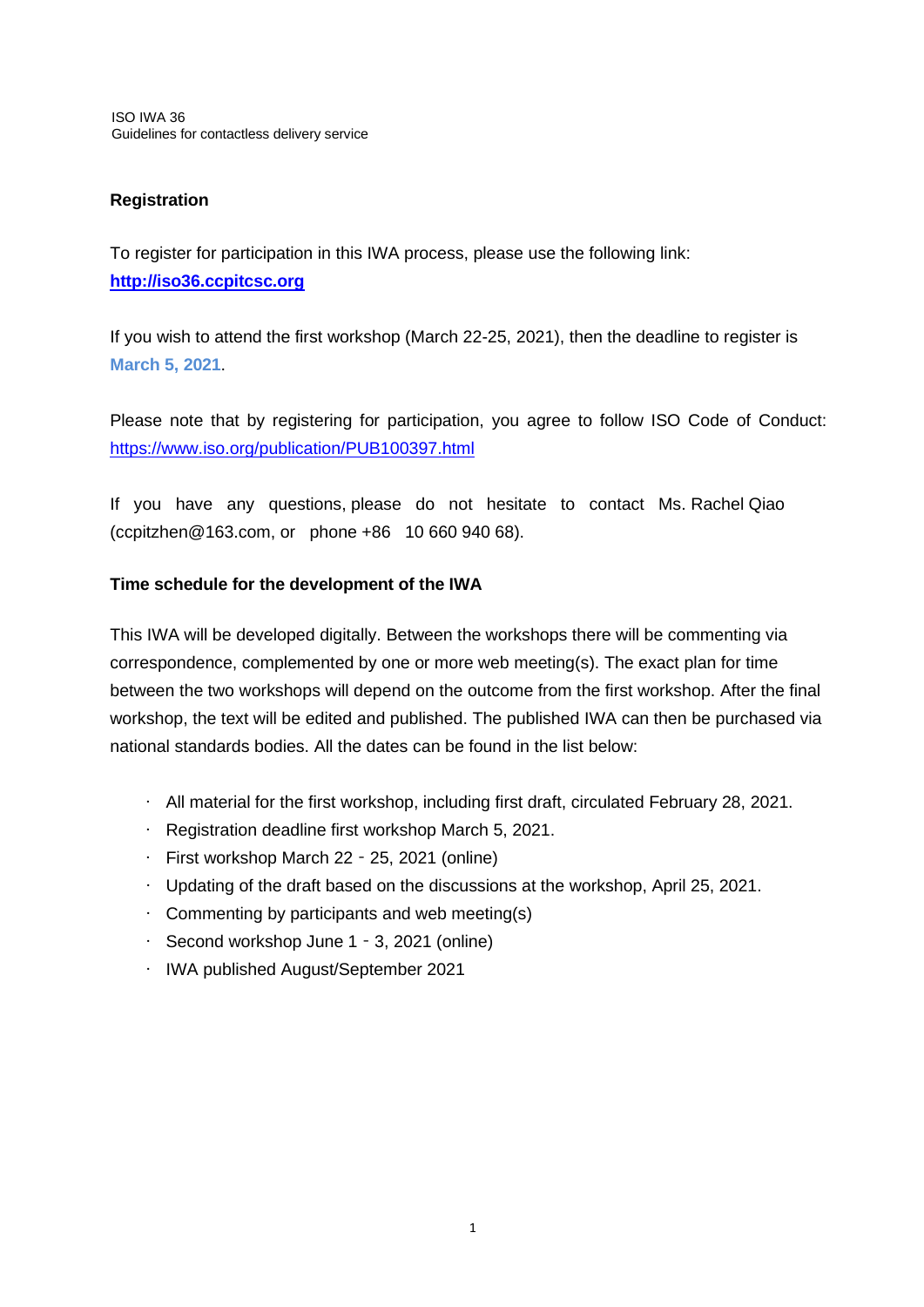#### **Annex 1 ‐ About the IWA Process**

#### ISO's International Workshop Agreements (IWAs)

The IWA model is a quick way to obtain a recognized ISO document for your work. It is designed to be a flexible model so the format and content of the IWA, and the process to obtain it, are largely decided by the proposing

| <b>Step 1</b><br><b>Make the proposal</b>                                                                                                                                                                                                                                                                                                                                                                                                                            | Step 2<br><b>Get ISO/TMB approval</b>                                                                                                                                                                                                                                                                                                            | Step 3<br><b>ISO/CS</b> circulates the<br>details of the workshop                                                                                                         | Step 4<br>Hold the workshop and agree<br>the document                                                                                                                                                                                                                                                                                                                                                           | Step 5<br><b>Publish the IWA</b>                                                                                                                                                                             |
|----------------------------------------------------------------------------------------------------------------------------------------------------------------------------------------------------------------------------------------------------------------------------------------------------------------------------------------------------------------------------------------------------------------------------------------------------------------------|--------------------------------------------------------------------------------------------------------------------------------------------------------------------------------------------------------------------------------------------------------------------------------------------------------------------------------------------------|---------------------------------------------------------------------------------------------------------------------------------------------------------------------------|-----------------------------------------------------------------------------------------------------------------------------------------------------------------------------------------------------------------------------------------------------------------------------------------------------------------------------------------------------------------------------------------------------------------|--------------------------------------------------------------------------------------------------------------------------------------------------------------------------------------------------------------|
|                                                                                                                                                                                                                                                                                                                                                                                                                                                                      |                                                                                                                                                                                                                                                                                                                                                  |                                                                                                                                                                           |                                                                                                                                                                                                                                                                                                                                                                                                                 |                                                                                                                                                                                                              |
| <b>Relevant documents</b><br>✓<br>Lists of organizations<br>that may be interested<br>Indications of any ISO<br>$\checkmark$<br>member body willing to<br>act as Secretariat<br>$\checkmark$ An estimate of the<br>number of meetings if<br>more than one is<br>envisaged<br>$\checkmark$ Details of any proposed<br>special arrangements for<br>distribution of the IWA<br>Note: a form is available to<br>facilitate submitting your<br>proposal for TMB approval. | • The TMB will also<br>formally assign /<br>confirm the ISO<br>member body who will<br>be your secretariat for<br>the project.<br>• The ISO member body<br>works with the<br>proposer to decide full<br>details of the<br>Workshop:<br>Price (if any fee)<br>Time/Date/Venue<br>Format<br>✓<br>Background<br>Doc supply<br>Process<br>Chair<br>✓ | as widely as possible in<br>order to publicize it to<br>potentially interested<br>parties.<br>Note: Any organization or<br>company or individual is<br>allowed to attend. | consensus possible has<br>been achieved.<br>• Document is drafted and<br>circulated to the workshop<br>participants.<br>• This can be repeated until<br>the Chair believes that the<br>best possible consensus has<br>been obtained.<br>Note: One possible<br>mechanism is that the<br>workshop participants work<br>online on a dedicated Web site.<br>Note: Multiple meetings can<br>take place if necessary. | • ISO/CS then supplies the<br>document to all its member<br>bodies who can supply it as<br>they see fit.<br>• Any special arrangements<br>for the distribution of the<br>IWA should be put in place<br>here. |
| Start - ISO/CS will<br>normally take less than one<br>month to process your<br>proposal                                                                                                                                                                                                                                                                                                                                                                              | <b>Maximum of three</b><br>months                                                                                                                                                                                                                                                                                                                | Three months (90 days)<br>advance notice is required<br>before holding the<br>workshop.                                                                                   | This stage depends on the<br>scope of the IWA. However,<br>aim to finish in three months<br>or less                                                                                                                                                                                                                                                                                                             | <b>One month</b>                                                                                                                                                                                             |

#### Should not take longer than 12 months - aim for less.

#### **ISO's International Workshop Agreements (IWAs)**

#### What is an IWA?

Via it sail ISO document produced through a workshop meeting rather than through the full ISO technical committee process. Market players and other stakeholders directly participate in developing an IWA and do not have to

What subjects do they cover? An IWA can be produced on any subject

#### Why should I choose the IWA?

- An IWA will:
	- . Involve the main players from your target sector (public or private) and allow a sector to develop clear rules on an issue.
	- Give visibility to your professional practices or reference documents (ISO is a highly recognized international body).
	- Help you shape the future direction of the subject and influence any future ISO standard.
	- Allow you to develop relationships within a profession or sector.
	- Create understanding and co-ordination amongst your various stakeholders.  $\bullet$
	- Share best practice in a sector.  $\bullet$
	- Improve quality and interoperability.
	- Lead to worldwide visibility due to ISO members' distribution networks.  $\bullet$
	- Lead to worldwide visibility due to ISO members' distribution networks.<br>Help you to develop a members-only forum to communicate using, for example, a dedicated<br>Web site.  $\bullet$

#### Who will be involved?

Anyone can propose an IWA and anyone can participate in developing one. An ISO member body will be assigned to help you organize and run the workshop. This gives the project credibility by ensuring that the basic principles of international standardization (transparency, fairness and consensus) are applied.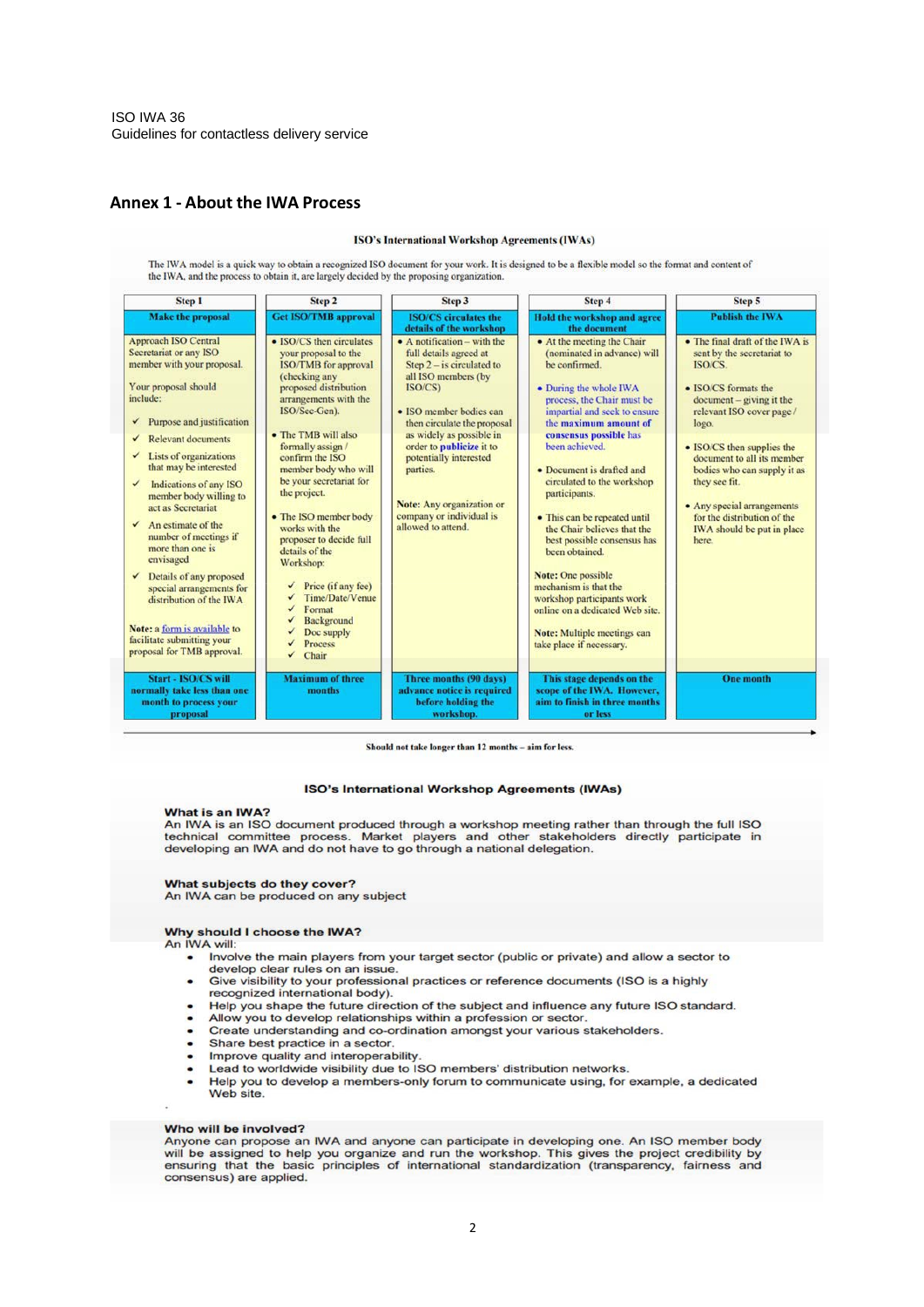ISO IWA 36 Guidelines for contactless delivery service

### **Annex 2 - Agenda for the first workshop March 22-25, 2021**

(online, all times in Coordinated Universal Time, UTC)

### **March 22, 2021 – Day 1 (11.00**‐**15.00 UTC)**

10.30 UTC Online meeting open for connection

- 1. Opening and welcoming speech (11.00 UTC)
- 2. Roll call of participants
- 3. Adoption of the agenda
- 4. Presentation of the ISO system, including ISO Code of Conduct
- 5. Presentation of the proposed IWA
- 6. Initial discussions
- 7. Summary of day 1

### **March 23, 2021 – Day 2 (11.00**‐**15.00 UTC)**

10.30 UTC Online meeting open for connection

- 8. Reflections from the first day
- 9. Development of the IWA
- 10. Summary of day 2

#### **March 24, 2021 – Day 3 (11.00**‐**15.00 UTC)**

10.30 UTC Online meeting open for connection

- 11. Reflections from the second day
- 12. Development of the IWA
- 13. Summary status of discussions
- 14. Way forward
- 15. Any other business
- 16. Closing remarks
- 17. End of workshop 1 (15.00 UTC)

#### **March 25, 2021 – Day 4 (11.00**‐**15.00 UTC)**

Option for more discussion if necessary

#### *Shorter regular breaks will be included in the detailed plan for the workshop.*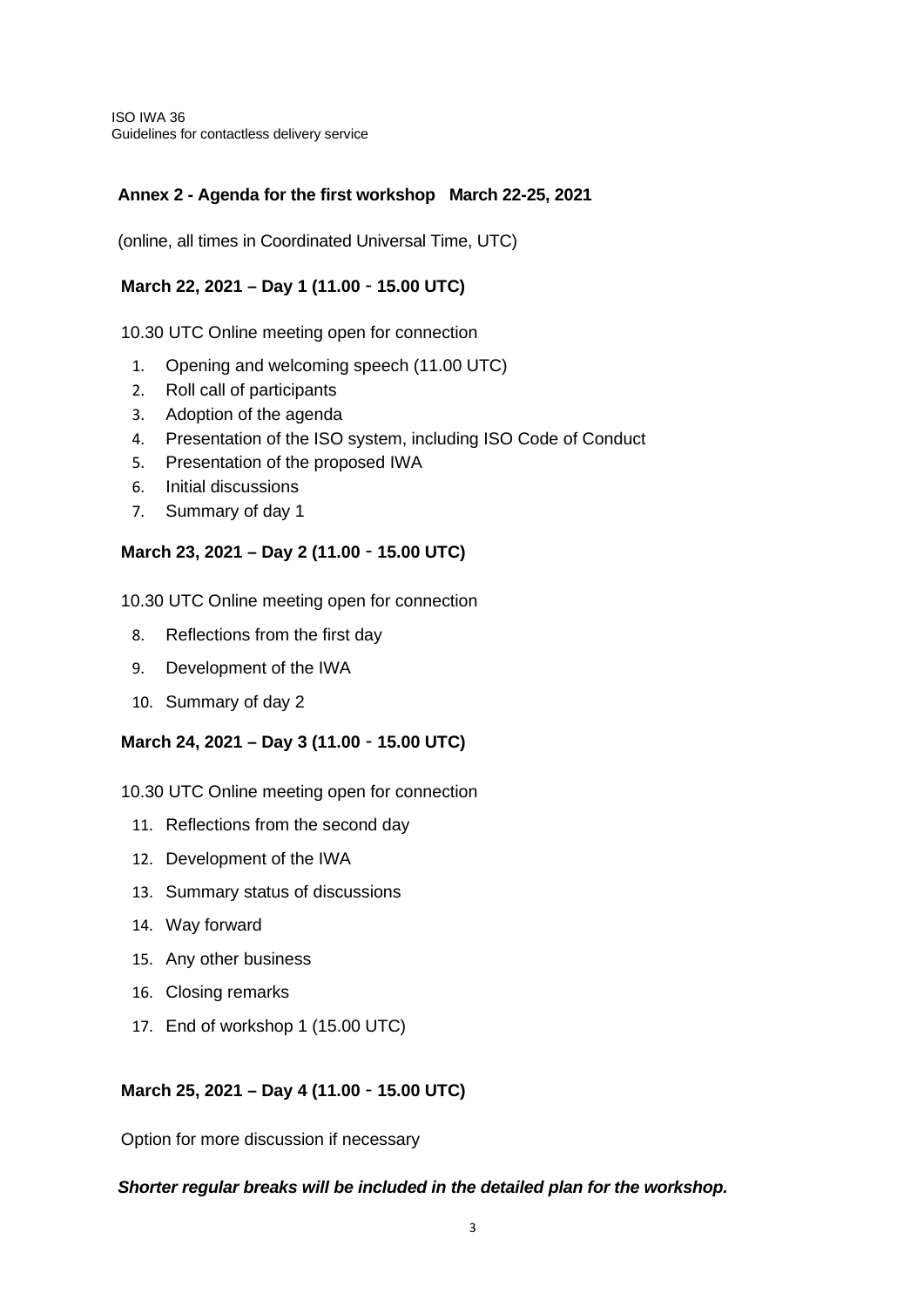### **Annex 3 - ISO IWA APPROVED PROPOSAL**

Here is the proposal for an International Workshop Agreement on the Guidelines for contactless delivery service approved by the ISO TMB on June 23, 2020.

#### Proposer

A proposal to hold an ISO workshop for the purpose of developing one or more IWAs on a particular subject may come from any source, including ISO member bodies, liaison organizations, corporate bodies, etc. An organization that is not an ISO member body or liaison organization, or is not international in scope, shall inform the ISO member body in the country of its intent to submit such a proposal.

SAC(China)

Contact details of the proposer

Name: Mr. YAO Xin

Email: ccpityx@163.com

Title of the proposed IWA

Guidelines for contactless delivery service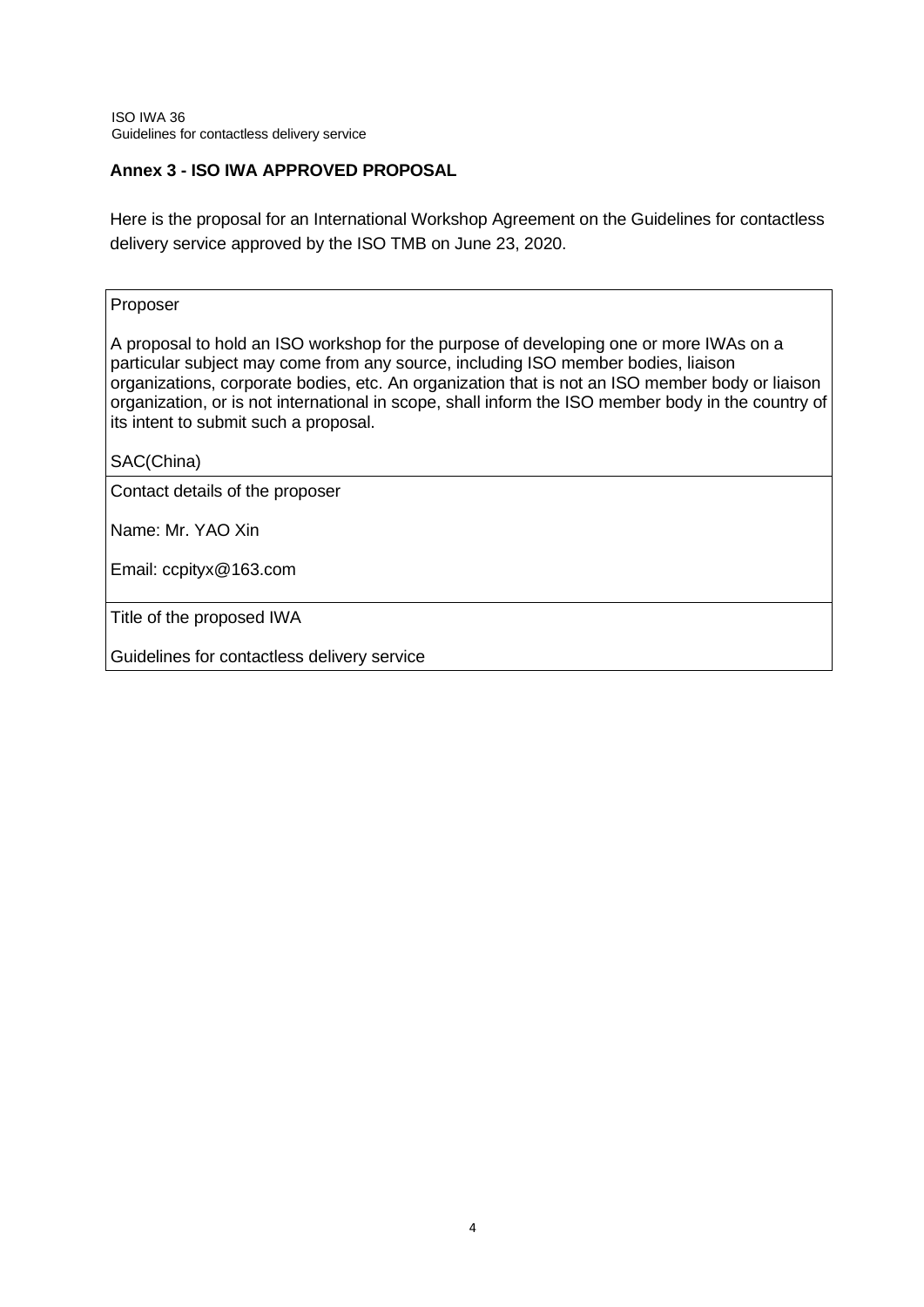## **Purpose and justification:**

The IWA document aims to:

- Avoid the risk of occupational exposure of courier, and ensure the safety of consumers and courier to achieve assured consumption;
- Promote to protect personal information, respecting the privacy of the consumer;
- Meet consumers' diversification and personalized consumption needs;
- Provide a service mode of "contactless delivery ", and guide the consumer market.

Justification 1: This IWA document is based on good practice from the delivery industry of many countries in the world. The global public health and safety incident caused by COVID-19 outbreak has made "contactless delivery" applied in China. Meanwhile, food delivery platforms in the USA, UK, Germany, Japan, India, Malaysia and other countries, including Instacart, Postmates, Just Eat, Deliveroo, Foodpanda, Foodora, Talabat and Zomato, have also started to provide "contactless delivery" services during the epidemic period, and issued contactless delivery service flow on their platforms. This shows that "contactless delivery service" will become a accepted new service model, and it will contribute to SDG12-"Responsible Consumption and Production" .

Justification 2: Contactless delivery service makes a substantial contribution to the health and safety of consumers and courier during the epidemic. China published Association Standard T/CCPITCSC 042-2020 "Specification for contactless delivery service on March 10th, 2020. In addition, SAC(China) approved new project of China National Standard on "Guidelines for contactless delivery service" on April 17th, 2020 by fast-track, the NP number is:20201841-T-601, SAC(China) will publish this China National Standard in the end of April, 2020.Actually many industries around the world need contactless service to reduce risks to everyone associated with a business (employees, customers and partners) and the business itself. This IWA document is just the beginning of contactless methods for high-contact industries such as the delivery, retail and hotel industries. So, it should be an advance on the present situation and will commit to SDG3-"Good Health and Well-Being".

Justification 3: The development and implementation of contactless delivery service needs the help of new technology, new ideas and new methods, which includes walk up window pick up and drop off service (including adequate spacing in lines or social distance), and contactless home delivery. New technology, new ideas and new methods will promote technological progress and social development, and contribute to SDG11-"Sustainable Cities and Communities".

Justification 4: At the same time, the development and implementation of contactless delivery service will lead to new business, new professions and new economy. The standardization of contactless service can not only guarantee the interests of consumers and service providers, but will increase the quality of services and opportunities and commit to SDG8 -"Decent Work and Economic Growth".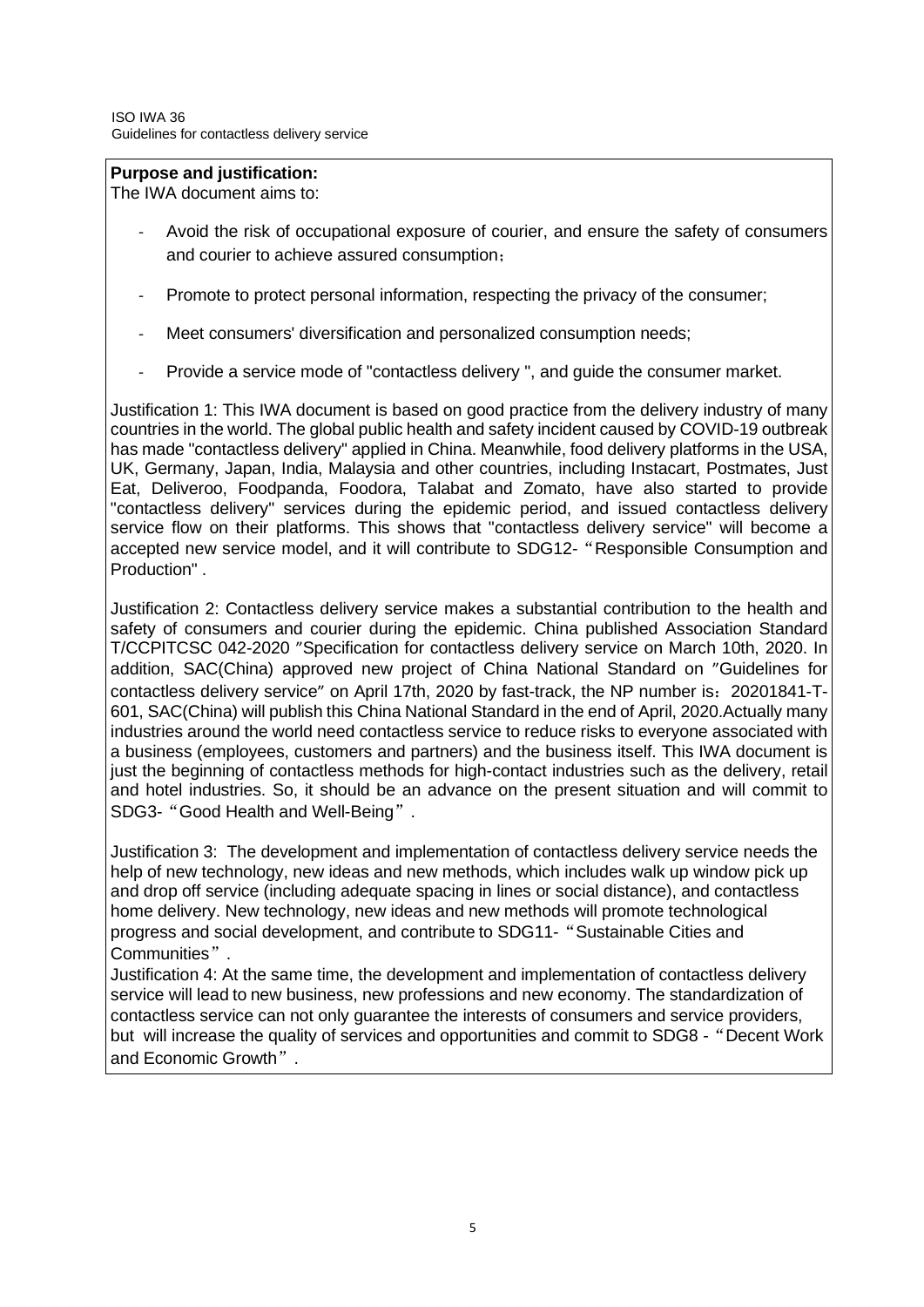Does the proposed IWA relate to or impact on any existing work in ISO committees? ☐ Yes ■No Please list any relevant documents and/or ISO committees TC 34/SC 17 Management systems for food safety TC 283 occupational health and safety ISO 22000 Food safety management ISO 45001 Occupational health and safety management systems China National Standard NP 20201841-T-601 Guidelines for contactless delivery service (Note: will be published in the end of April 2020) T/CCPITCSC 042-2020 Specification for contactless delivery service, published by CCPIT Commercial Sub-council T/CCPITCSC 036-2019 Food takeaway service - Specification for information description of food products, published by CCPIT Commercial Sub-council T/CCPTICSC 007-2017 Specification for takeaway delivery service, published by CCPIT Commercial Sub-council Relevant stakeholders (list of organizations that may be interested) China (Meituan, Ele) France (Just Eat, Deliveroo, Takeaway.com, UberEats, wukongsongcai, Ricepo, Resto-in, Foodora, Chronoresto, Class croute, Les commis, Glovo, Eat'n drink) USA (Instacart, Postmates, Doordash, Grubhub, Caviar, Eat24, Munchery, Hungry, UberEats, Ricepo) India (Zomato, Foodpanda, Swiggy, UberEats) United Kingdom (Deliveroo, Just Eat, UberEats, Ricepo ) Mexico (UberEats, Just Eat, DiDi Food, Foodpanda, Rappi) Germany (Delivery hero, Foodpanda, Foodora, Takeaway.com, Doordash) Russian Federation (Foodpanda, Yandex.Eda, Delivery Club) Iran (Snapp Box) Japan (Demae-Can, Domino's, UberEats, Coop-takuhai) Korea (Yogiyo, BDMJ, Baedaltong) Canada (Foodora, Just Eat) Sweden (Urb-it, Foodora) Norway (Just Eat) Italy(Foodora, Just Eat, Glovo, UberEats, Deliveroo) Spain(Glovo, Deliveroo, Just Eat, Resto-in ) Austria(Takeaway.com) Brazil(Subdelivery, Just Eat, Foodpanda, Rappi) Argentina(Rappi, Glovo, PedidosYa) Egypt(Breadfast, Talabat, UberEats ) Kenya(Hellofood) South Africa(UberEats, Mr D Food) Malaysia(Hungry, Foodpanda, Grabfood, Line Man, Dahmakan, Foodora) Singapore(Foodpanda, Deliveroo, UberEats, Grabfood, Foodora) Indonesia(Line Man, Grabfood) Member body willing to act as secretariat SAC(CHINA) Number of meetings to be held (if more than one is envisaged) and proposed dates Annexes are included with this proposal (give details)

Click here to enter text.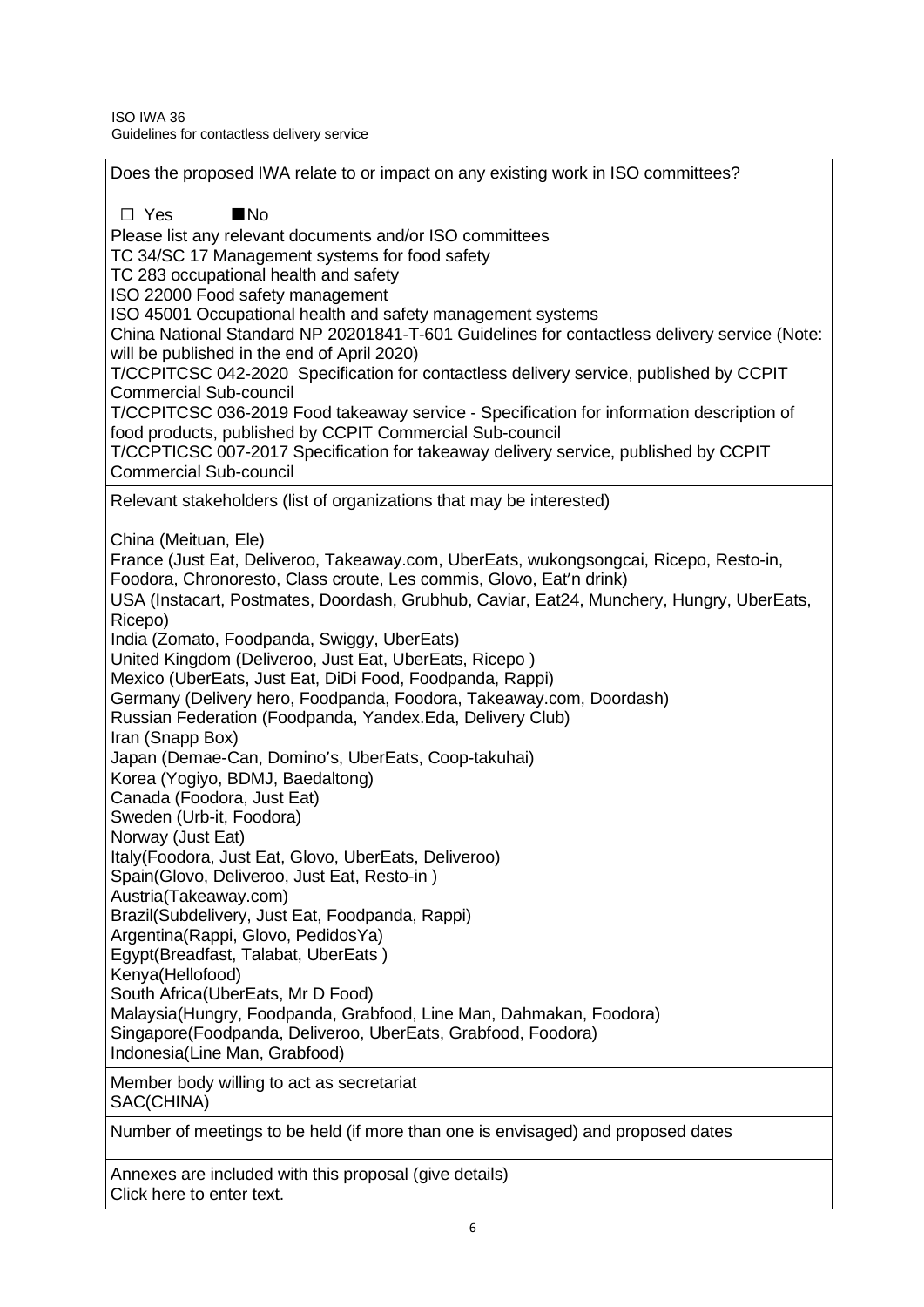ISO IWA 36 Guidelines for contactless delivery service

# **Annex 4 – The draft of the IWA 36**

# Scope

This document provides guidelines on terms, principles, processes and practices to be put in place in order to meet contactless delivery service.

This document is applicable to delivery industry.

NOTE Refer to Annex A for supplementary information on ISO standards.

# **1 Normative References**

There are no normative references in this document.

# **2 Terms and Definitions**

For the purposes of this document, the following terms and definitions apply.

ISO and IEC maintain terminological databases for use in standardization at the following addresses:

- ISO Online browsing platform: available at<http://www.iso.org/obp>
- IEC Electropedia: available at<http://www.electropedia.org/>

# **3.1**

# **courier**

Courier is the person whose job is to receive and inspect consumer orders through the platform or merchants, and promptly places the ordered goods in a designated location.

# **3.2**

# **contactless delivery**

After communicating with consumers, the couriers place the goods in the designated location, which will be picked up by consumers themselves. This delivery method reduces the direct contact among people.

# **3.3**

# **instant messaging**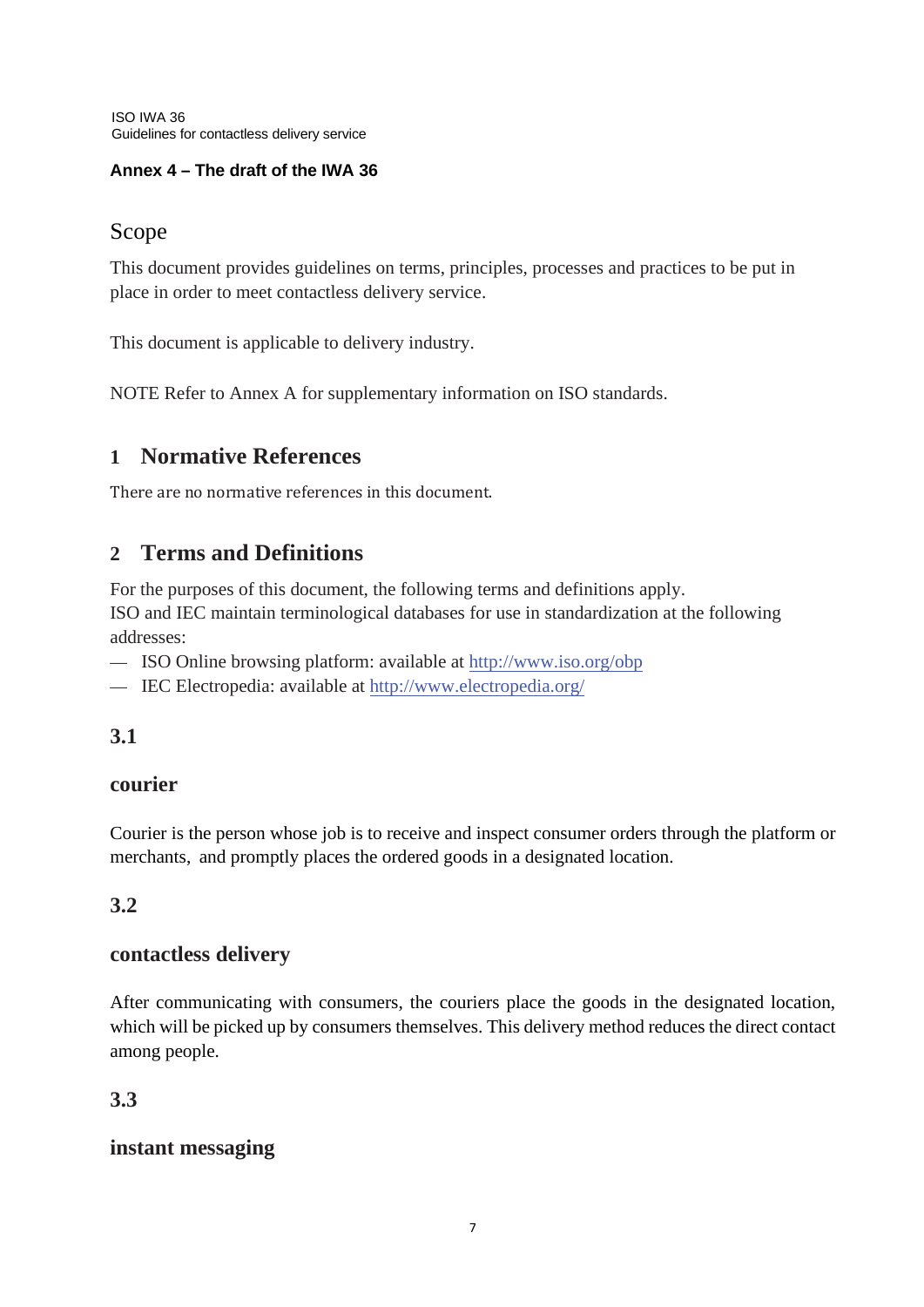Instant messaging allows two or more people to communicate on the internet with real-time text messages, files, voice and video.

# 4 **Principles**

# **4.1 Without physical touch**

A certain distance should be kept to avoid physical touch between couriers and consumers/merchants.

# **4.2 Integrity**

Delivery services are conducted in an honest, respectful and courteous manner, taking into

account the interests of consumers, and are communicated accurately.

# **4.3 Capability**

Couriers should have received special training for contactless delivery service and passed the corresponding assessments.

# **4.4 Health, safety and environment**

The health and safety of consumers and couriers and their environmental expectations are given priority at the operational level.

# **4.5 Confidentiality and privacy**

Personal information is treated in a confidential manner, respecting the privacy of the consumer.

# **4.6 Visualization and traceability**

Visualization and traceability of the health and safety process may be achieved with some tools:

1) merchant safety card

The health information of commodity contacts (including packers, couriers, etc.) should be recorded on the merchant safety card.

2) courier safety card

The courier safety card needs to show the body temperature of the courier, and the disinfection information of the delivery equipment.

# 5 **Service Process**

# **5.1 Consumer Placing Orders**

Consumers can directly require to contactless delivery service at the time of placing an order , and specify the goods placement location in the remarks, or communicate with the courier to request contactless delivery after the order is received, and specify the goods placement location.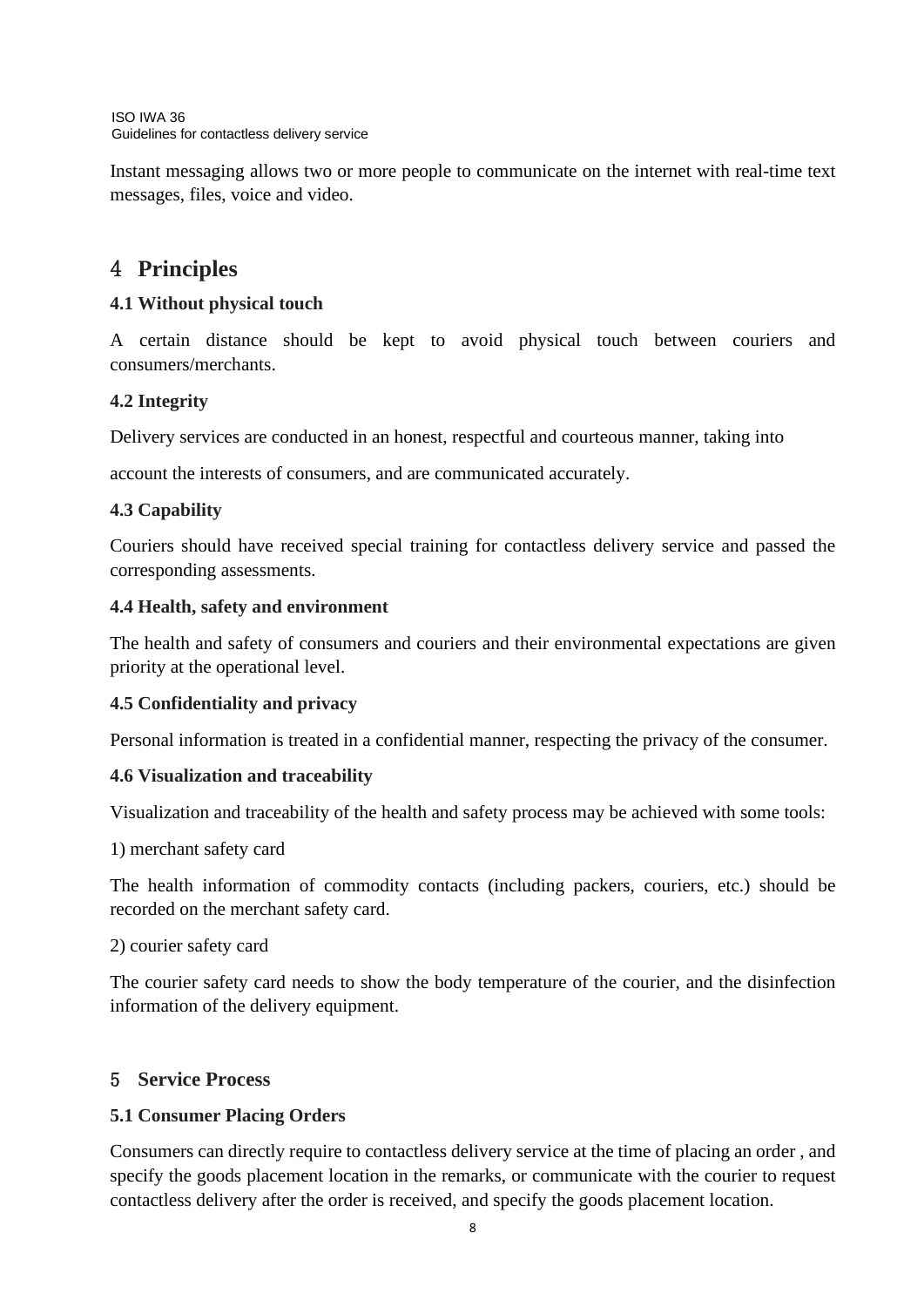## **5.2 Courier Accepting Orders**

For the orders with remarked contactless delivery, the couriers should contact the consumers through instant messaging or telephone to confirm the placement location of the ordered goods.

For the orders without remarked contactless delivery, the couriers should actively contact the consumers, recommend them to use contactless delivery service, and confirm the placement location of the ordered goods.

## **5.3 Courier Picking Up Goods**

Couriers should pick up the goods from the designated merchant/place according to the order information and deliver the goods according to the requirements for contactless delivery service.

## **5.4 Courier Completing Delivery**

Couriers should put the goods in the place designated by the consumers and inform them by telephone as soon as possible.

When instant messaging is available, couriers should take photos to inform consumers that the product has been delivered via instant messaging.

## **5.5 Consumers Receiving Goods**

After receiving the arrival information from the courier, the consumer will pick up the goods on the designated place. Then the service is completed.

NOTE: Annex B provides an example of contactless delivery service process.

# 6 **Quality Control and Improvement**

## **6.1 Delivery Platform**

## **6.1.1 Quality control system**

The platform should establish a complete quality control system to guarantee couriers service quality, which includes, but is not limited to:

- couriers management
- daily order completion monitoring
- unexpected data monitoring
- project implementation control
- risk management and data control
- KPI management

## **6.1.2 Information service functions**

The platform should have information service functions supporting the implementation of contactless delivery service. These functions include, but are not limited to: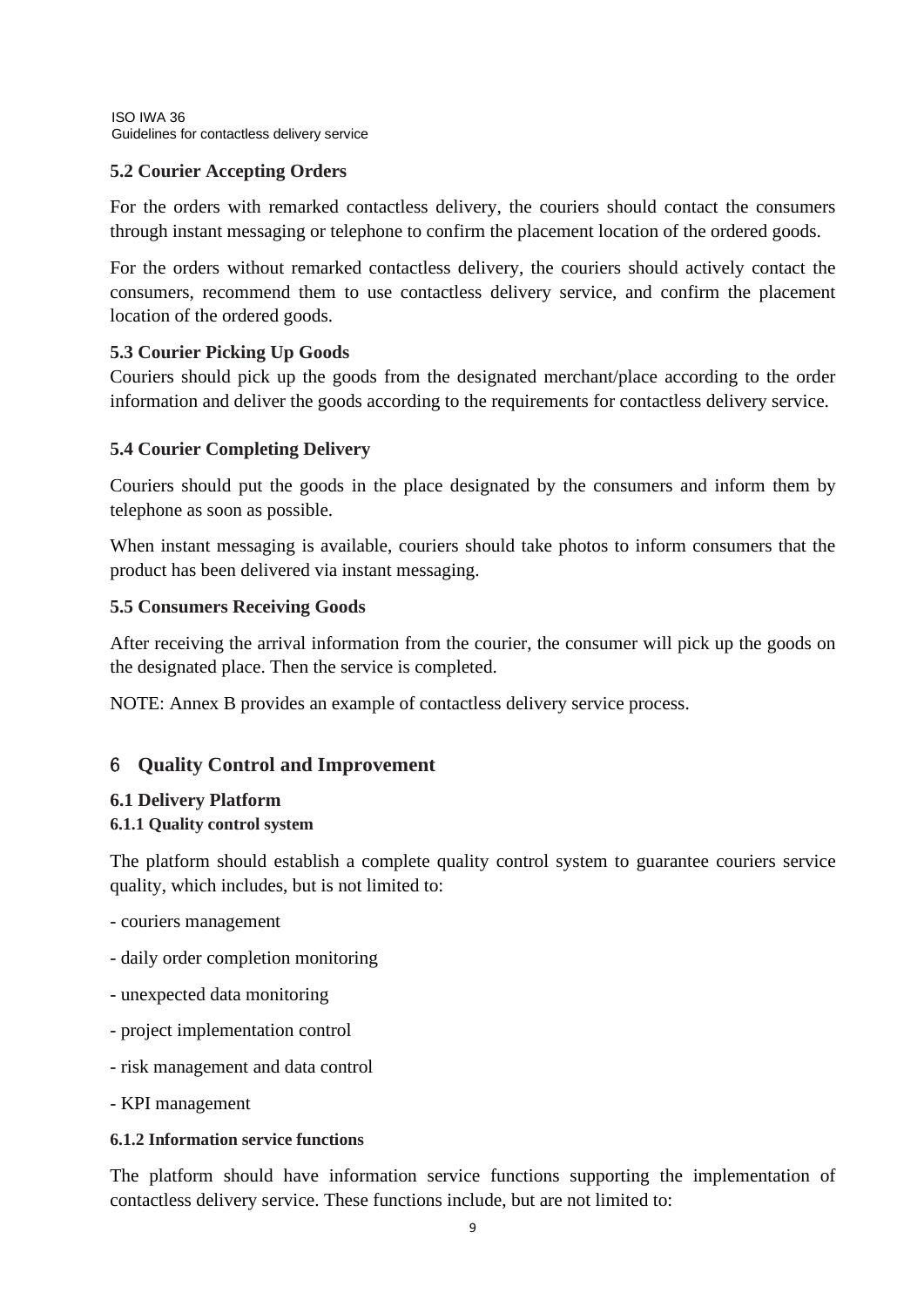ISO IWA 36 Guidelines for contactless delivery service

- selection of delivery method;
- tips of contactless delivery;
- settings of remarks column;
- instant messaging;
- confirmation of delivery completion.

#### **6.1.3 Intelligent devices**

The platform should have facilities and equipment to meet the demand of contactless delivery service for couriers and consumers, such as intelligent dining cabinets, containers, unmanned vehicles, drones and other intelligent devices. The facilities and equipment should be properly selected and used as required.

#### **6.1.4 Ongoing evaluation and improvement**

There should be a management system to handle complaints from consumers and couriers, on the premise of safeguarding the interests of both parties. And further improvement should be made according to the feedback of both parties after handling.

#### **6.1.5 Exception Handling**

There are handling methods for exceptions such as damaged, lost, or mis-delivered products, which include, but are not limited to:

- corresponding processing procedures, mechanisms and guarantee measures

- consumer service department should assist to contact the courier for confirmation.

- for related issues such as product loss and mis-delivery, the platform should take the initiative to make compensation.

- establishing a safeguard mechanism for the rights and interests of consumers, distributors and merchants.

## **6.2 Couriers**

### **6.2.1 Service specification**

Couriers should comply with the management and control requirements for the integrity of goods, punctuality and accuracy of delivery, and standard operation during the stages on the contactless delivery service on the platform.

#### **6.2.2 Service method**

Couriers and consumers should agree on the service method on the platform. Couriers should actively recommend consumers to use contactless delivery service.

#### **6.2.3 Emergency Response**

During the delivery process, in case of unexpected situations such as community closure or road blocking, the couriers should immediately suspend the delivery, contact the head of station and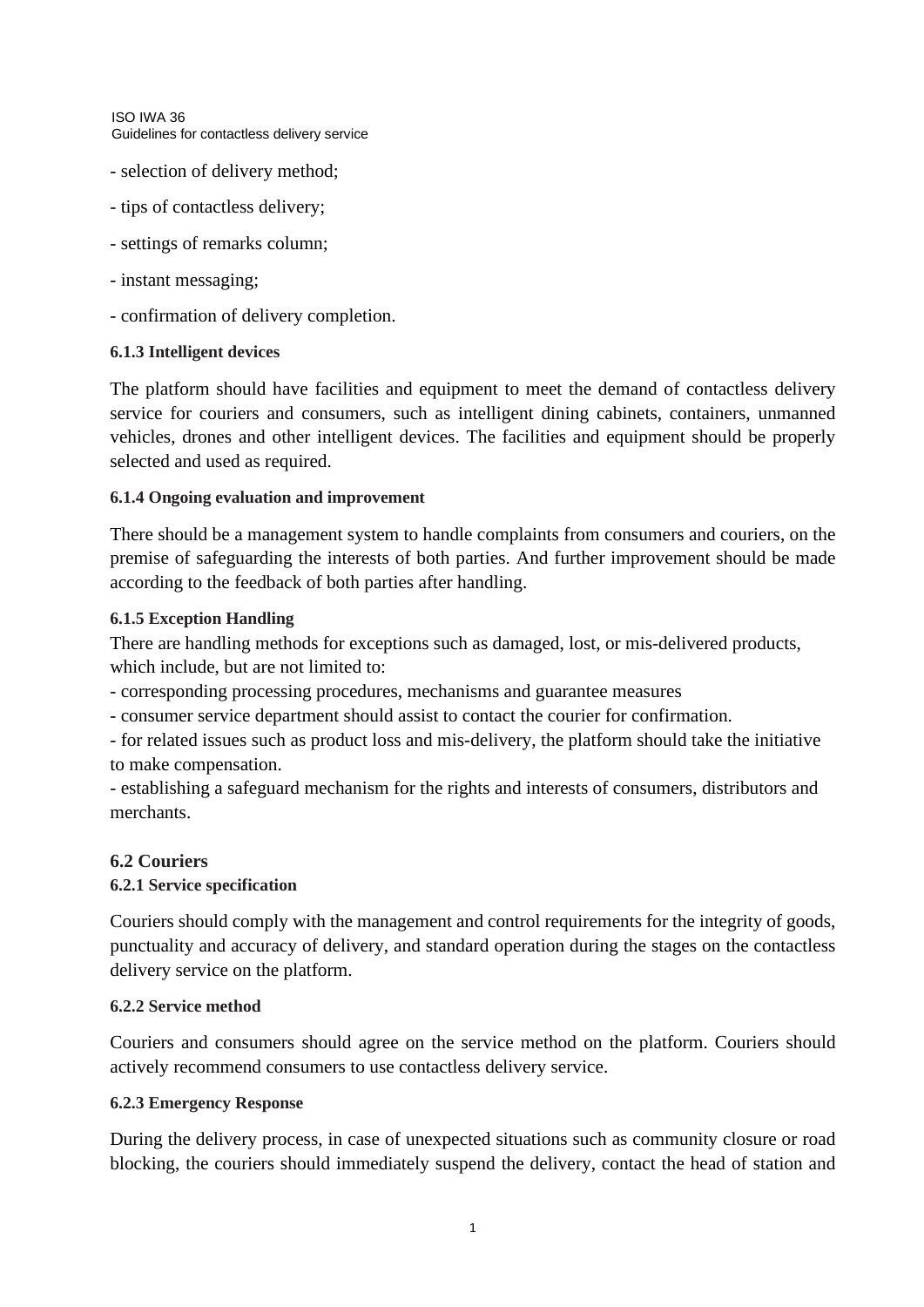ISO IWA 36 Guidelines for contactless delivery service

consumer service department after taking self-protection measures, and confirm to terminate or continue the delivery tasks according to the actual situation.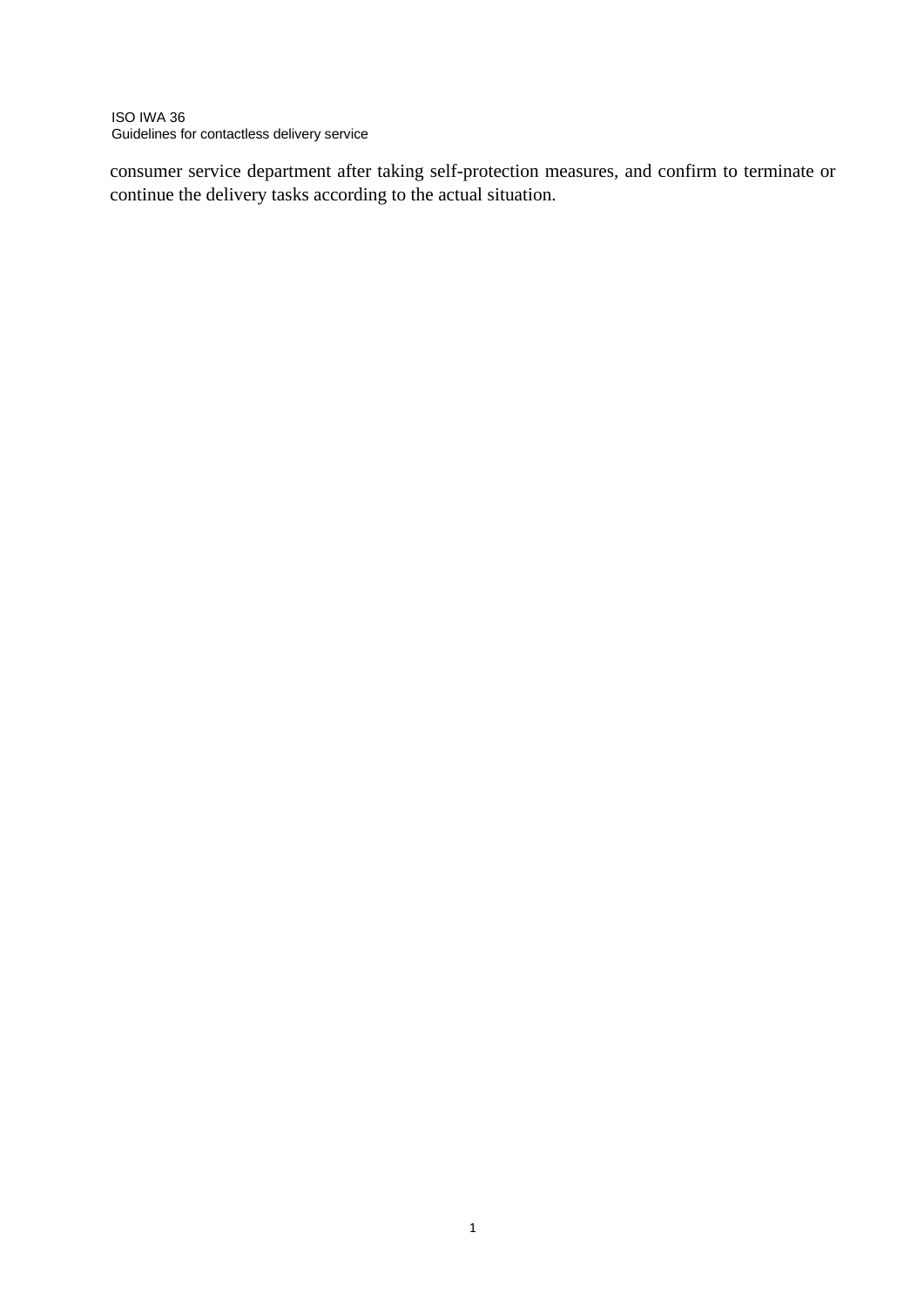# Annex A

# (informative)

# Supplementary information on ISO standards

To understand the proper use of ISO standards that are written for guidance, it is highly recommended that users refer to [http://www.iso.org/i](http://www.iso.org/obp)so/foreword.html where relevant ISO directives, resolutions and their implications are presented.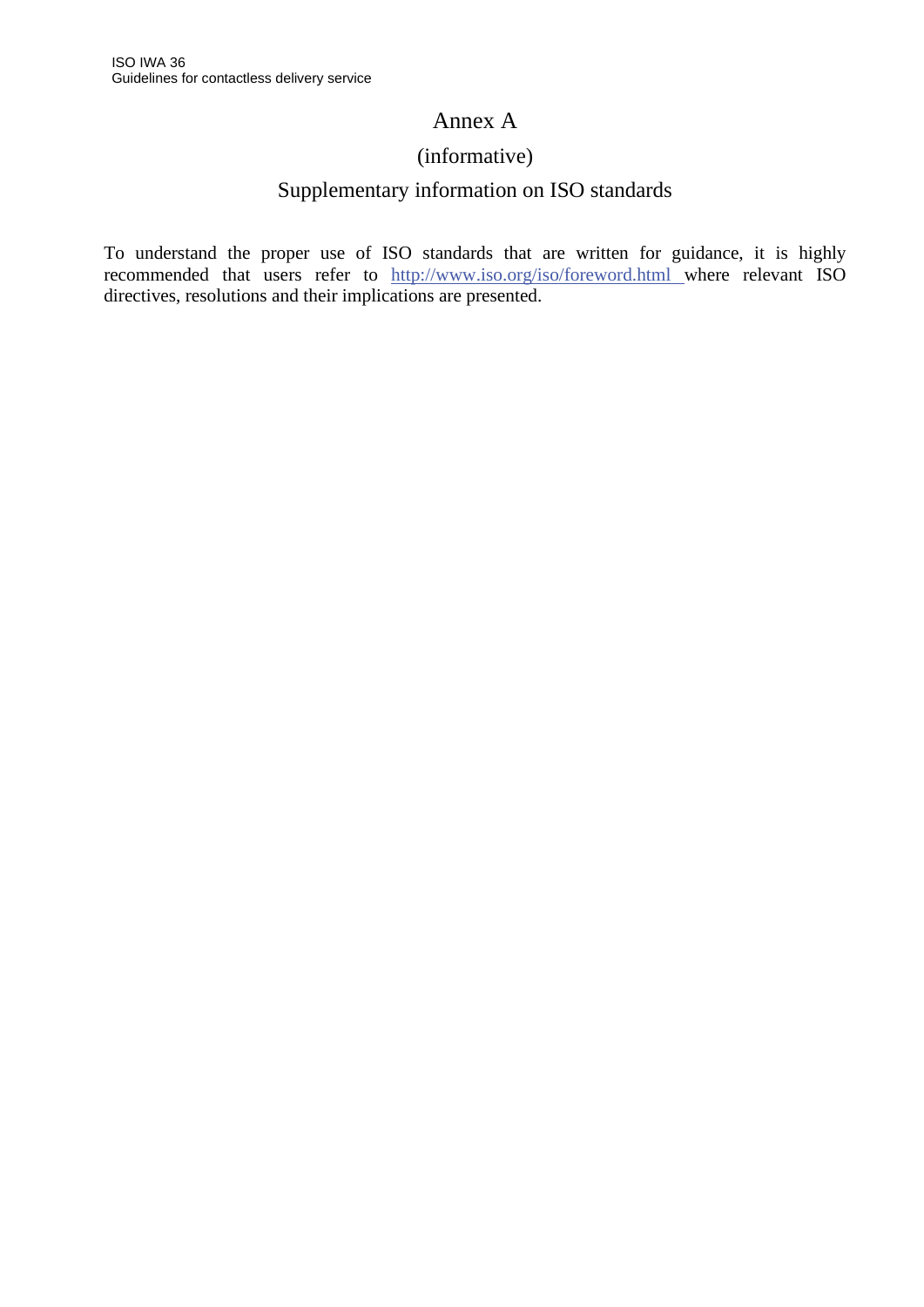# Annex B

# (Informative)

# An Example of Service Process

The figure shows an example of contactless delivery service process.